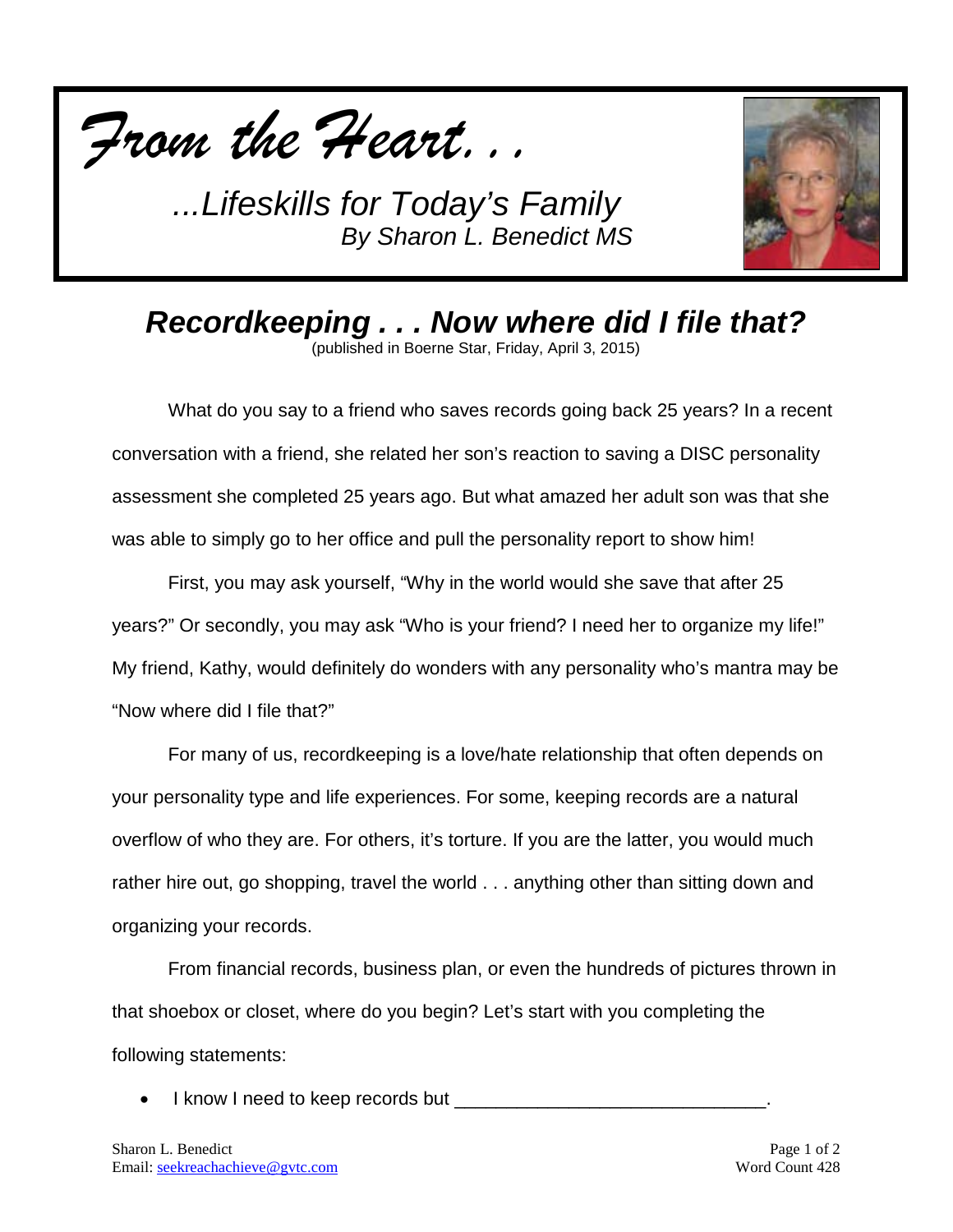• I commit today to establish a recordkeeping system that will help me

What is keeping you from getting started or catching up with your recordkeeping? If your "but" was "I am just too busy," may I suggest you look at your calendar and give some dedicated time to saying goodbye to something. Then place "recordkeeping" in that spot for that day & time.

\_\_\_\_\_\_\_\_\_\_\_\_\_\_\_\_\_\_\_\_\_\_\_\_\_\_\_\_\_\_\_\_\_\_\_\_\_\_\_\_\_\_\_\_\_\_\_\_\_\_\_\_\_\_\_\_\_.

How do you see establishing a recordkeeping routine helping you? Bet you would begin to breathe a sigh of relief and smile more often. Maybe you are someone that once committed you dive right in. Yet, if you are a personality or just someone who needs help, by all means get it. If you were to throw out anything as you get started, throw out any "guilt" feelings. Welcome to the club! You are in good company.

In the next article, we will dig a little deeper on the basics of establishing a recordkeeping routine not just for finances or business, but also for making memories last forever in the hearts and lives of those you love.

--

*Sharon L. Benedict, is a speaker, author, and weaver, and loving it! She is available for speaking engagements, free*lance writing, and will even weave you a one-of-kind creation, just for you. Sharon also welcomes your questions and *comments and can be contacted a[t seekreachachieve@gvtc.com.](mailto:seekreachachieve@gvtc.com) Visit her website at [www.celebratingyourjourney.com.](http://www.celebratingyourjourney.com/)*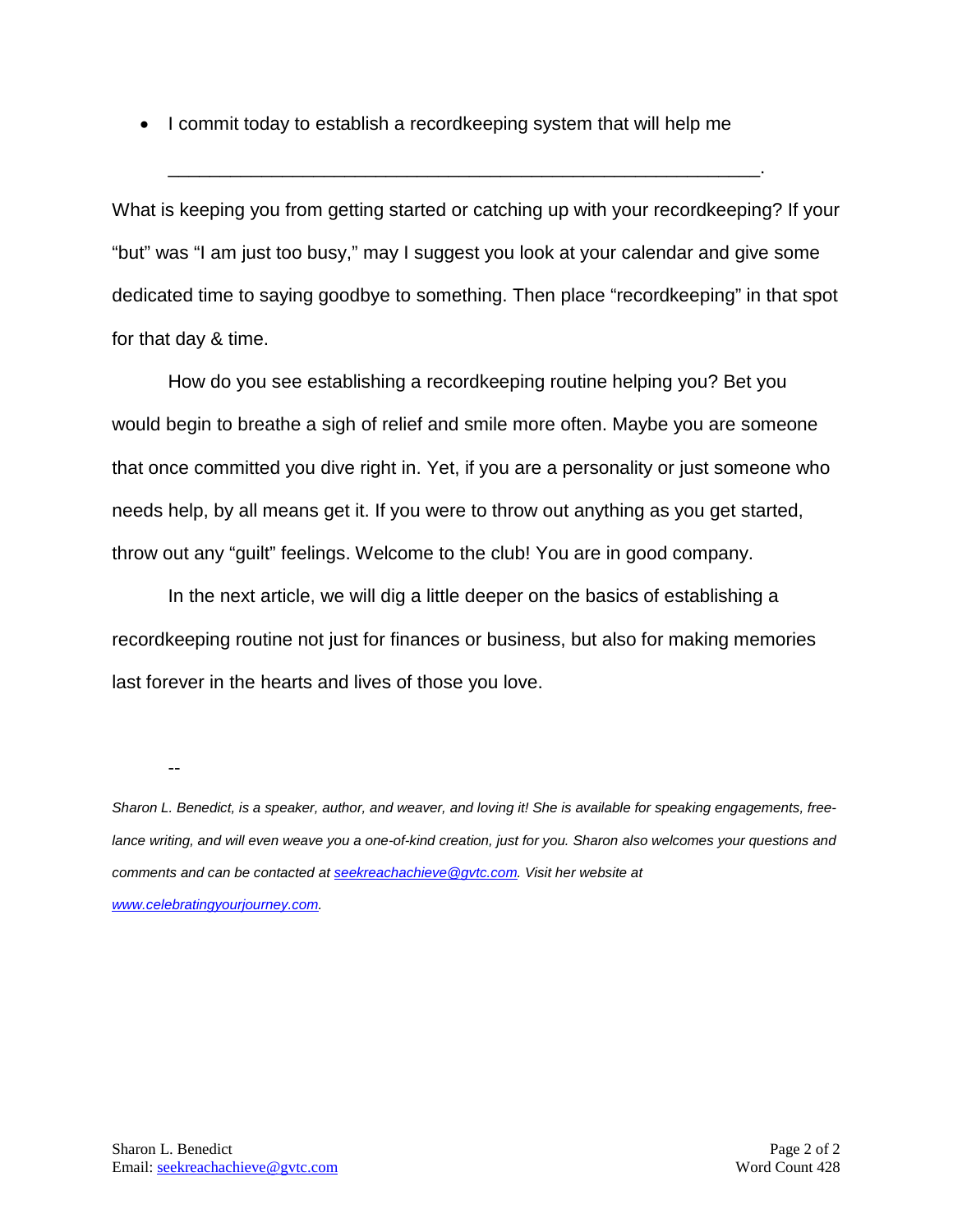



*Recordkeeping . . . Spring Cleaning Anyone?*

(published in Boerne Star, Friday, April 10, 2015)

Before we dig a little deeper into the basics of recordkeeping, how did you fair

with completing the following statements?:

- $\bullet$  l know I need to keep records but  $\bullet$
- I commit today to establish a recordkeeping system that will help me

We all know life happens for us all, and our best laid plans get put on the back burner. Yet, these two statements rise up each day you wake up to another opportunity to face and resolve your barriers. You will then be able to recharge your commitment to establishing and maintaining a recordkeeping routine.

\_\_\_\_\_\_\_\_\_\_\_\_\_\_\_\_\_\_\_\_\_\_\_\_\_\_\_\_\_\_\_\_\_\_\_\_\_\_\_\_\_\_\_\_\_\_\_\_\_\_\_\_\_\_\_\_\_.

Your routine needs to become a natural part of your daily life. Otherwise, the task facing you each day gets harder. You will then get discouraged enough to quit all together. That's when it gets really tough down the road. With that caution, let's assume you have said goodbye to something and hello to time set aside for recordkeeping. Always remember, it's not just about balancing your checkbook or getting your FIT (federal income tax) return done on time.

Recordkeeping involves every aspect of your personal and business finances but also those memories you want to last forever with those you love. So, let's get started.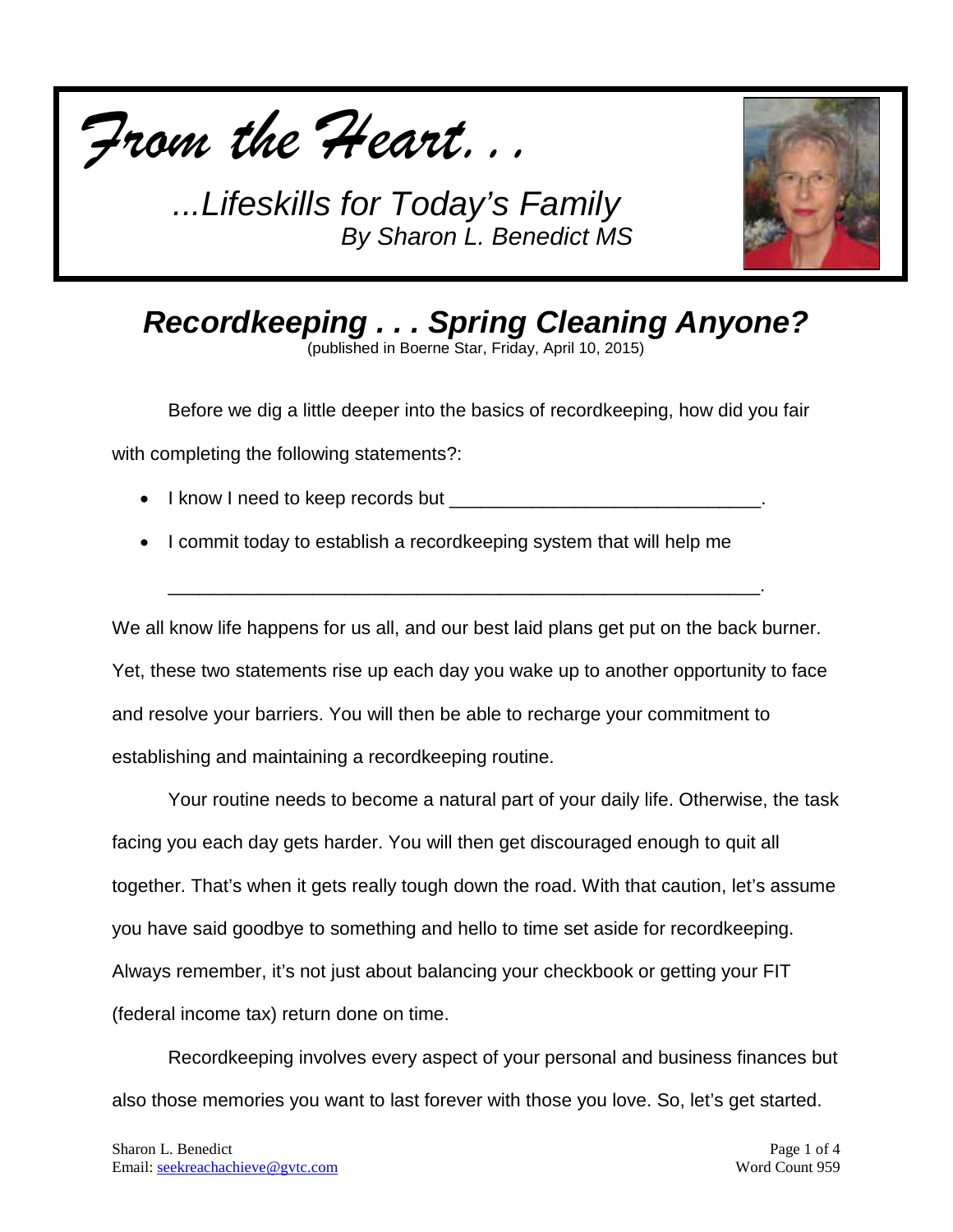First, if you haven't already, make a dedicated physical space for keeping your financial records, both personal and business. For most, it's where your computer may be…at a desk, in a room converted to an office, or maybe even just a converted closet. I don't recommend you put your space in your bedroom. There is always the temptation to get up to work on something.

You will then lose out on precious sleep needed to keep the books! Let alone keep your spouse awake or miss out on some "more enjoyable endeavors" in that room! And if the reader happens to be single….well, I won't go there! I will leave that with you!

Whatever physical space you feel you need start creating that space. And by all means, keep it simple. Simple basically means an adequate desk, recording tools (from pencils, journal pad or even more versatile, a computer with a money management software program), printer, and phone. Include good lighting of course. For some, the space needs to be quiet. For others, a little music in the background helps. It all depends on your personality, work habits, and how easily you are distracted.

I know there are still those who manually record income and expenses in a journal. For some, this may work fine for them, particularly if that is what they are used to and have a small household with a manageable amounts to record. Yet with technology at every doorstep and inside just about every room of the home and business, maybe it's time to step into the 21<sup>st</sup> century? To learn quickly and easily, your local library will undoubtedly have free classes.

So at this point, I am going to assume you have a computer and are familiar with a money management program, such as Quicken or Microsoft Money. There are others out there you can check out to see which one works for you. If you have a business,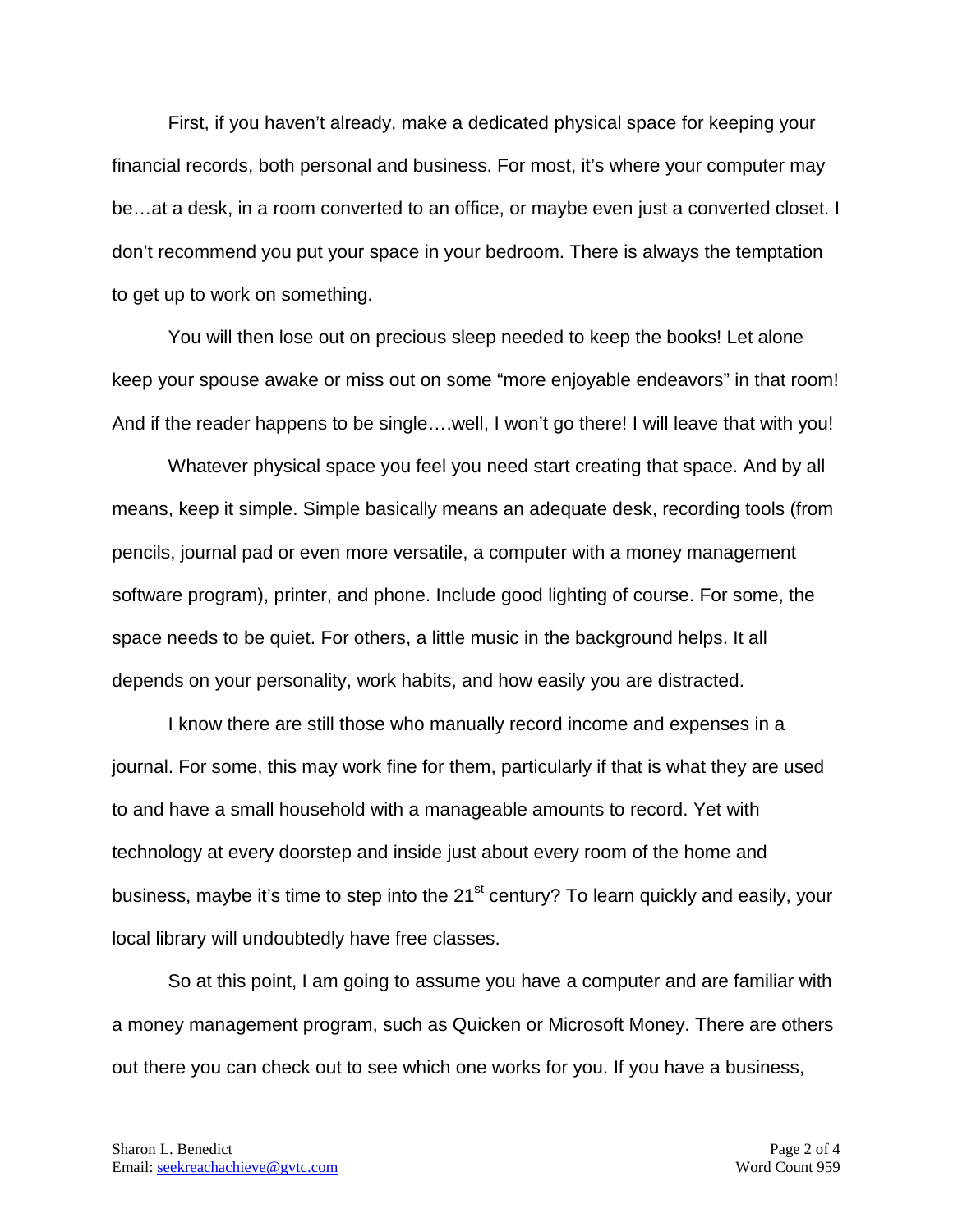there may already be a program available to you. Either way, this type of program can help you record and create reports needed over time for both personal and business, including tax reporting tools.

Most of these programs also have a personal and/or business inventory feature where you can actually keep a record of your purchased possessions that become a part of your overall assets. The inventory records should account for depreciation on any item with "replacement" or "market" value. We all know that even the day we buy that new car and drive one mile from the dealer's parking lot, it just depreciated at least 10%.

With giving time, commitment, and physical space to recordkeeping, now it's time to learn about those basic recordkeeping tools to create and maintain throughout your life. They are Net Worth, Budget, Home/Possessions Inventory, Benevolence & Giving, Emergency Records, and Life & Family Memories. Here is your homework assignment. Go online and find out what is included in a net worth statement (both personal, and business if you own one). Then look at your assets and liabilities. What do they tell you?

Do they reflect what is most important to you, and do they support your values, dreams, and life goals? Keep in mind what Suze Orman says, "When it comes to money, freedom starts to happen when what you do, think, and say are one." Orman also said in her *Nine Steps to Financial Freedom*, ". . .most peoples' biggest problems in life—even those that appear on the surface not to be money related—are directly connected with their early, formative experiences with money."

As you study your net worth this coming week, prepare yourself to create (or review if you already have one, which is definitely rare!) a budget. Yes, there's that "B"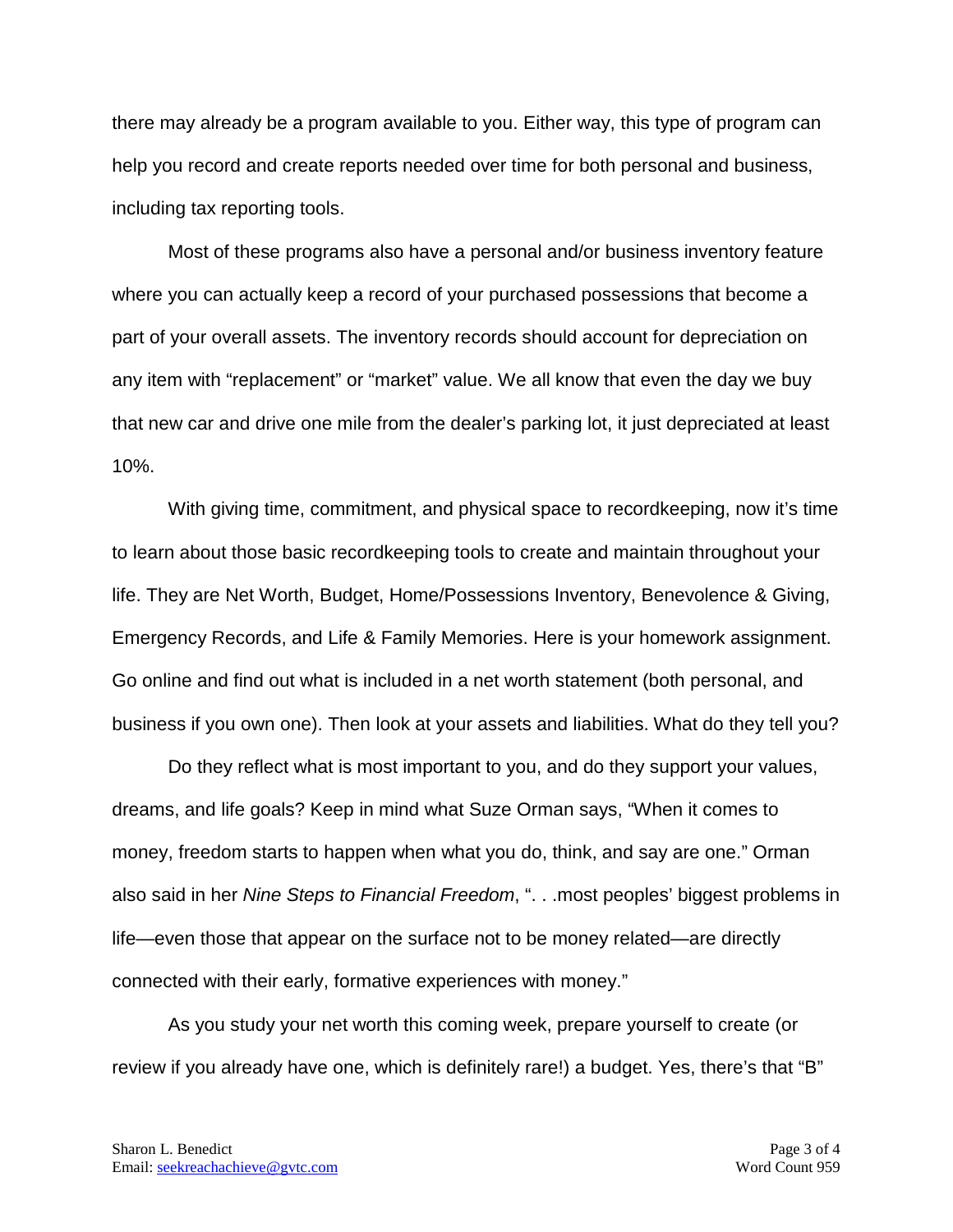word. My hope once you integrate a budget into your life plan and follow it, with some flexibility of course, you may begin to see the Beauty in your Budget, rather than the "Beast!"

I leave you for the moment with a tip or two from Orman's Financial spring cleaning [\(http://www.suzeorman.com/blog/suze-ormans-10-tips-to-spring-clean-your](http://www.suzeorman.com/blog/suze-ormans-10-tips-to-spring-clean-your-finances/)[finances/\)](http://www.suzeorman.com/blog/suze-ormans-10-tips-to-spring-clean-your-finances/): No Blame, No Shame; Take a Snapshot of Your Finances; Adopt a Foolproof Credit Card Strategy; Try Harder to Save; Separate Savings from Investments; Know your Credit Score; Evaluate your Retirement Plan; Diversify Your Assets; Don't Obsess Over Your Home's Value; Protect Your Family & Your Nest Egg.

*Sharon L. Benedict, is a speaker, author, and weaver, and loving it! She is available for speaking engagements, free*lance writing, and will even weave you a one-of-kind creation, just for you. Sharon also welcomes your questions and *comments and can be contacted a[t seekreachachieve@gvtc.com.](mailto:seekreachachieve@gvtc.com) Visit her website at [www.celebratingyourjourney.com.](http://www.celebratingyourjourney.com/)*

--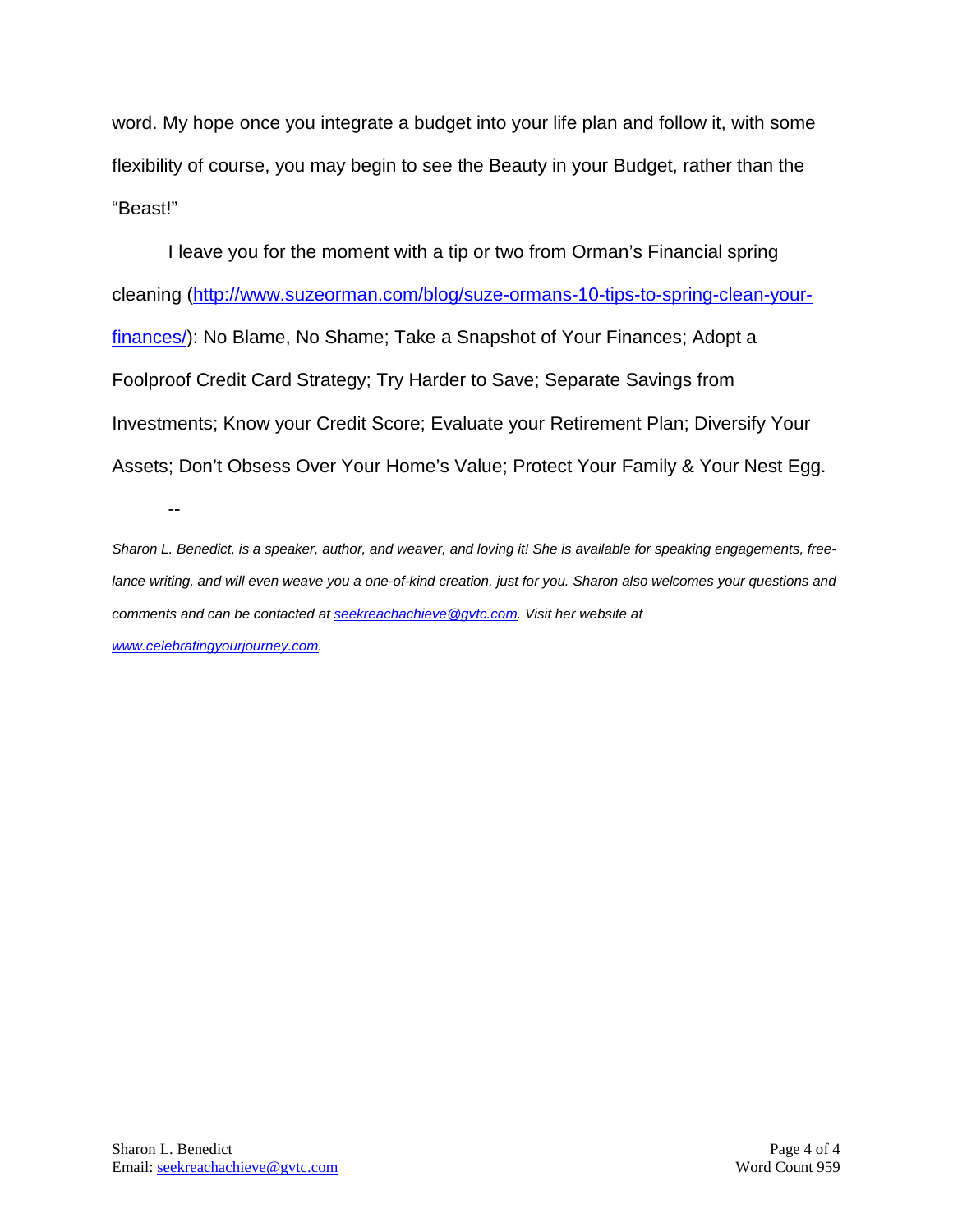



*Your Budget . . . is it a Beauty or a Beast?* (published in Boerne Star, Friday, April 17, 2015)

As mentioned in the past couple articles, recordkeeping involves every aspect of your personal and business finances but also those memories you want to last forever with those you love. Did you know your budget actually reflect everything about your life?

For those who may not have a budget, the first one will be a real eye opener! For first-time budgeters and veterans at it, It will show you not just what is most important to you. Your budget will also reflect where you may be off track from supporting your dreams and life goals. All you have to do is "follow the cash." It's that simple but often not an easy task to keep the cash flowing in the right direction.

There are two things to have in place for a budget to work for you, not against you. First, whether you are single or married, *find a way to stay accountable*. For you singles, have someone in your family or a close friend you trust help you stay on track with your commitments. Whether it is to pay down debt, save money for that dream you have held onto for years, whatever it is, commitment with a willingness to be accountable is key. If the budget can handle it, hire a financial advisor you know and can trust (but that's another article all together…trusting). That's the first one.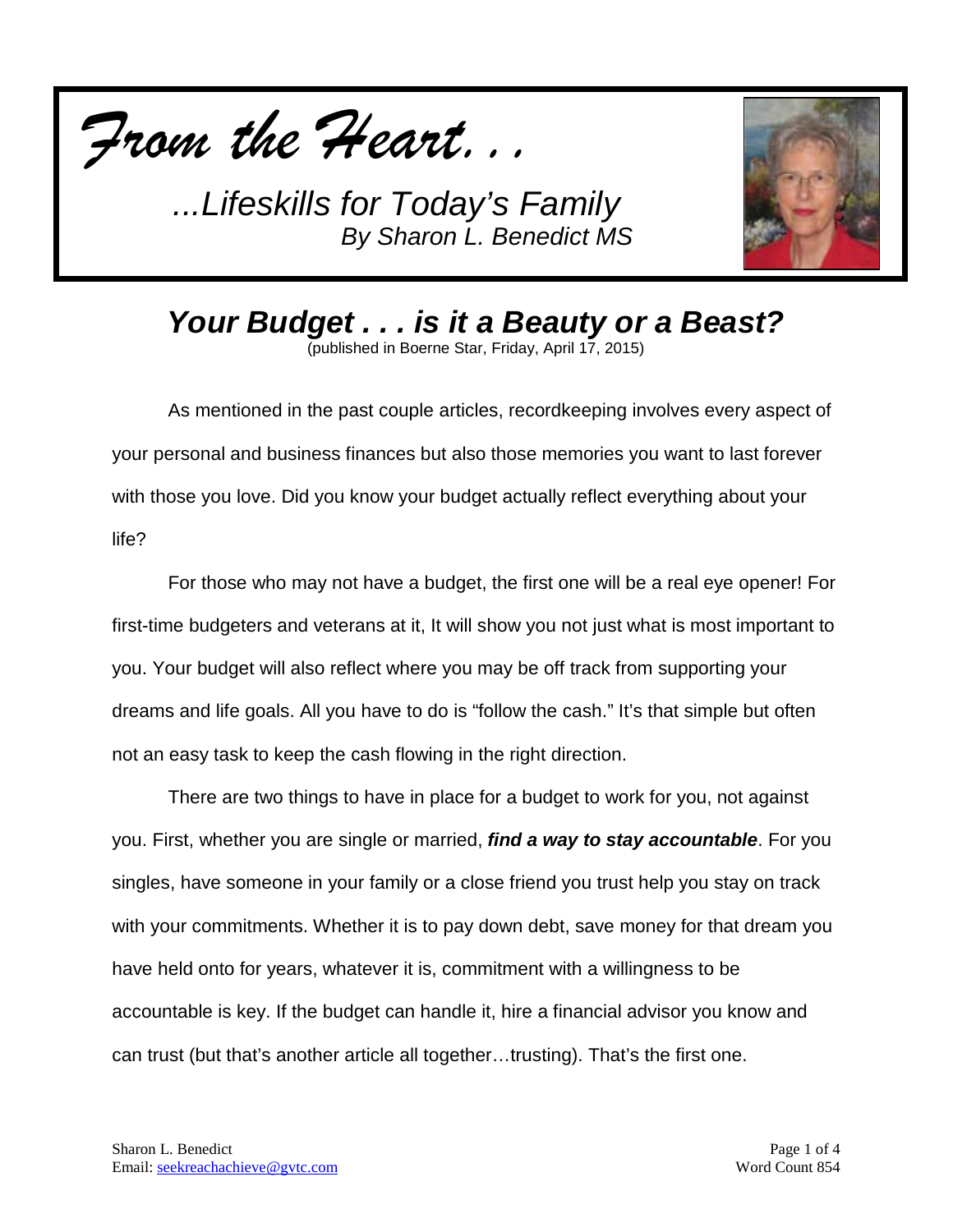The second thing is to *save your receipts*, no matter what they are. Whether they are tax-related or not, all your receipts will help you know where the money went and where you would rather have it go. Receipts are the skeleton of your budget. Without some way to document your cash flow, it will be very difficult to begin a budget or even keep up with it.

Everyone loves a mystery. But believe me, you don't want to face this kind of mystery down the road when you regret never being able to fulfill your dreams and life goals. You also want to always be prepared if you ever get a visit from the IRS. So, create a system for saving your receipts in a logical filing structure that makes it so much easier to do your taxes at year's end. The filing system can designate tax- and nontax-related receipts, making it easy at tax time.

As mentioned previously, some still use a basic journal to manually record receipts. Yet again, I recommend with 21<sup>st</sup> century technology facing us every day, begin to utilize a money management software program on your computer (assuming you do have a computer). If you use a CPA or financial advisor to help you process year-end taxes, business reports, etc., he/she will definitely appreciate it. You may find some CPAs/advisors won't even accept you as a client if you don't. The workload for them increases exponentially without it and so will the bill they send your way.

One of the key benefits among others with a money management program on your computer includes the ease of creating reports such as your net worth. In addition, your budget is automatically tallied and compared to your recorded receipts (including tax-related or non-tax designations). Then add your home inventory of personal and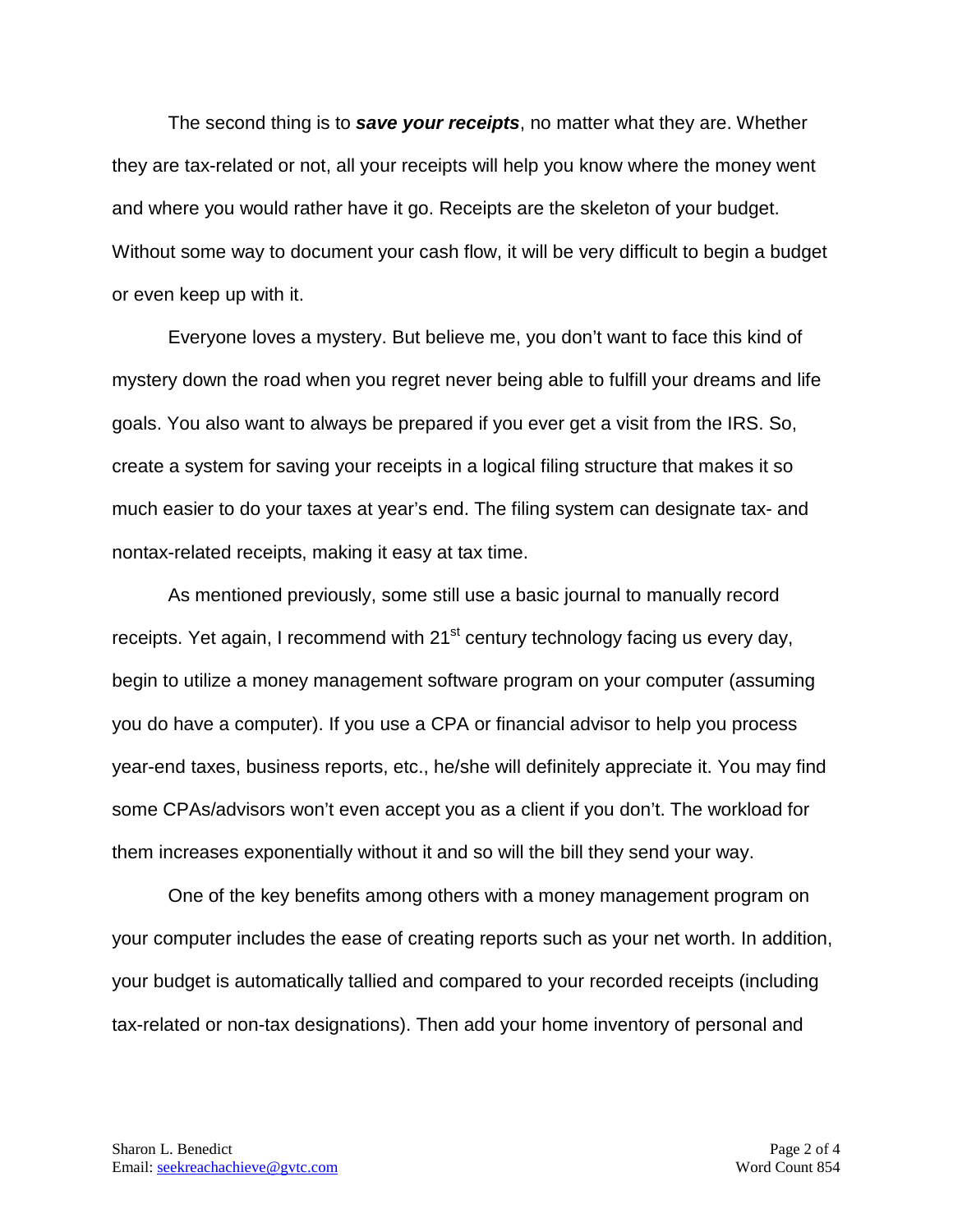business possessions, a clear record of your benevolence/giving, and emergency records.

Here's your homework for next week: Find a friend/family member to help you stay accountable. Unless it's your spouse, I would keep your finance details to yourself. Just ask your friend or family member to give you a call periodically with something like "How are you doing on your budget and goals for this month?" Their call will be a simply reminder to get back on track or report you are doing great with your commitment and recordkeeping. With a spouse, it's essential you both are in mutual agreement about your cash flow, as well as your shared dreams and goals. Otherwise, you may have quite a bumpy ride in life.

The next part of your homework is for those without a budget, start one with the receipts you have saved for a week, then keep saving and recording. For those with a budget, review how your budget lines up with actual numbers for the month. Are you over or under income or specific expenses?

The final part of your assignment is to talk with a close friend/family member or spouse about your dreams and life goals. Where do you want to make lasting memories for those you love? Then look at your budget for gaps to fill that will more effectively support your values in achieving those dreams and life goals.

May your budget shine with those dreams and goals. You will then end up with a Beauty of a Budget instead of a beast! Send your thought my way. I would love to know how you are doing so far. See you next week to focus on recording life memories that last forever.

--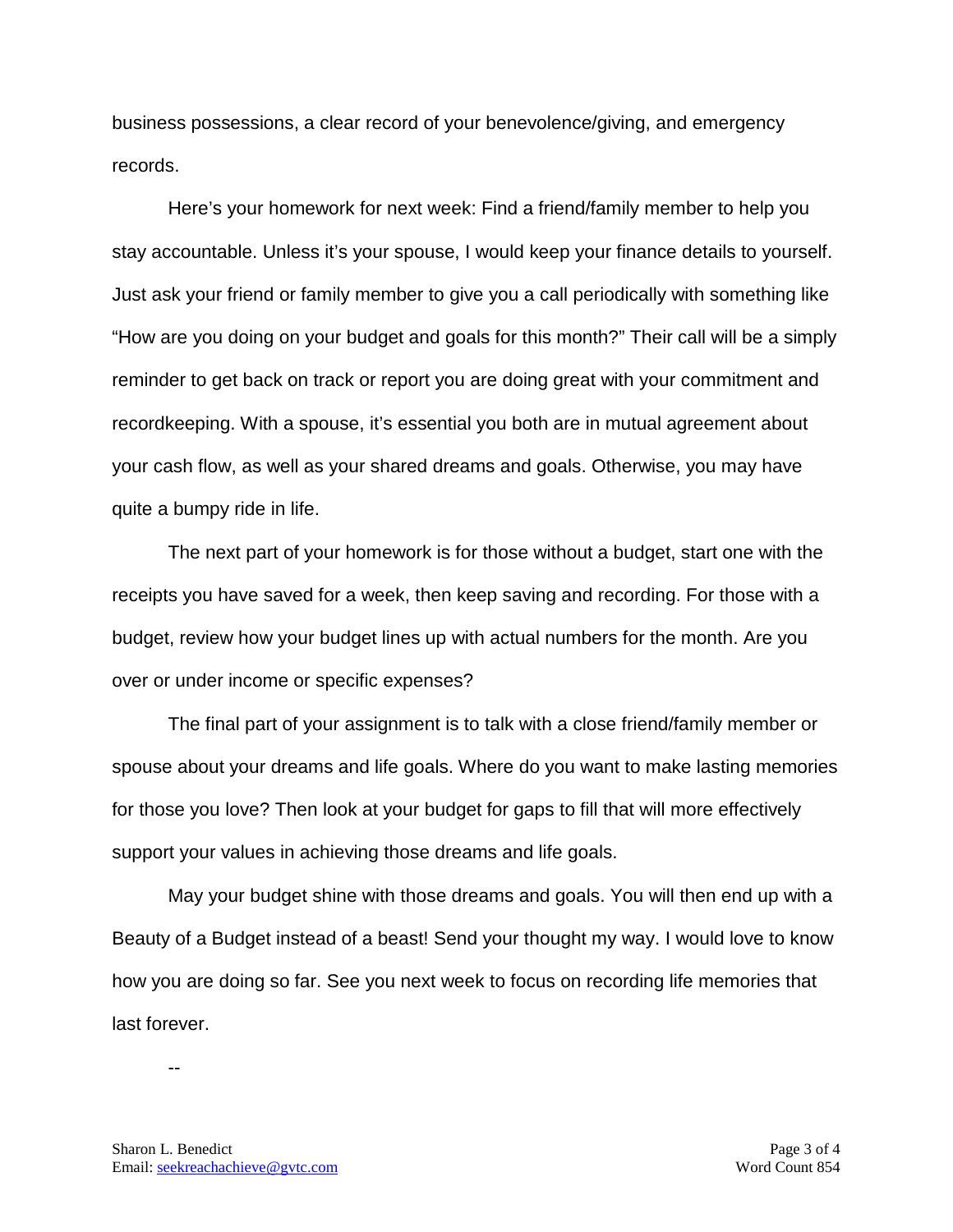*Sharon L. Benedict, is a speaker, author, and weaver, and loving it! She is available for speaking engagements, freelance writing, and will even weave you a one-of-kind creation, just for you. Sharon also welcomes your questions and comments and can be contacted a[t seekreachachieve@gvtc.com.](mailto:seekreachachieve@gvtc.com) Visit her website at [www.celebratingyourjourney.com.](http://www.celebratingyourjourney.com/)*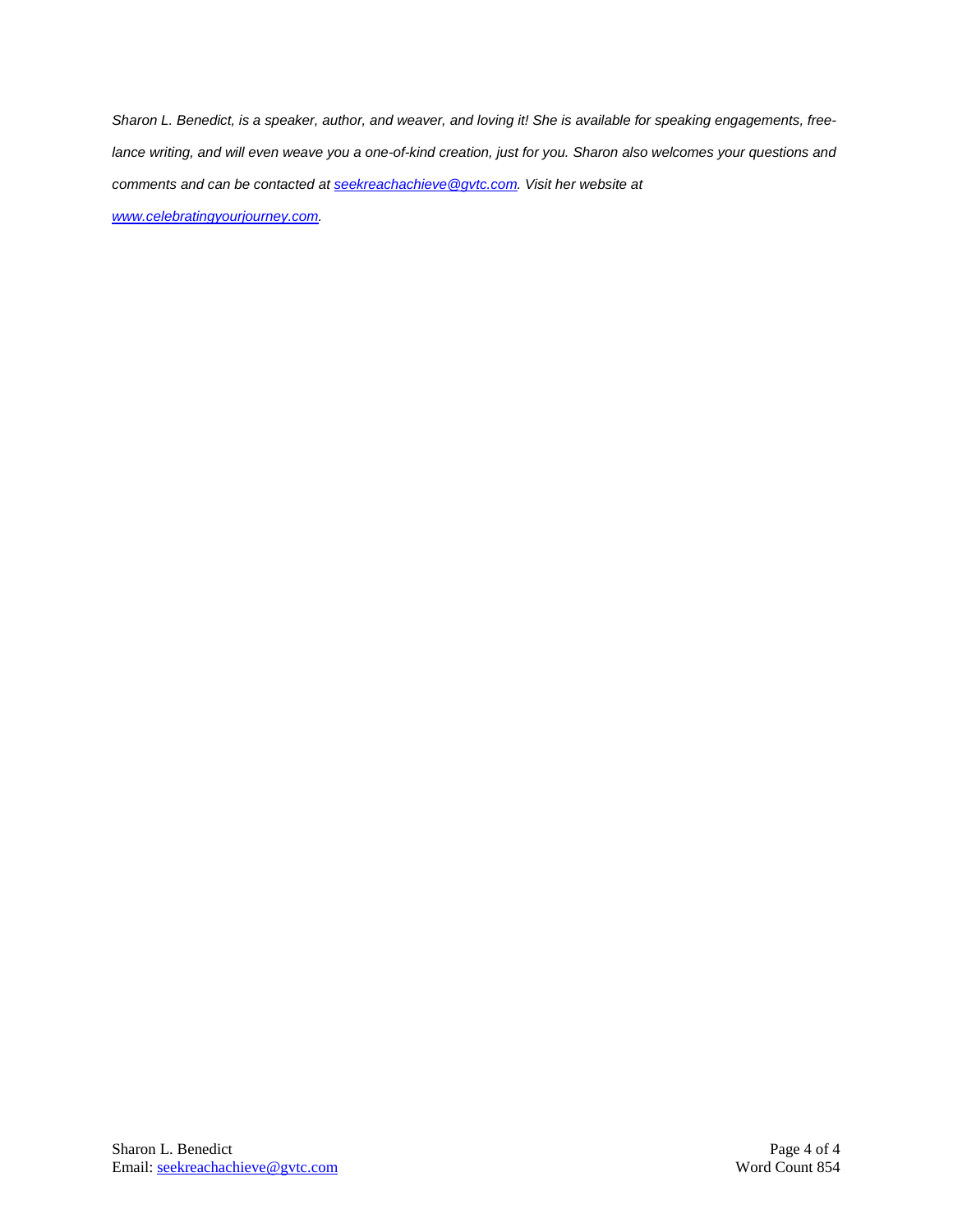



*Memories Close to Home & Far Away* (published in Boerne Star, Friday, April 24, 2015)

Where do you want to make lasting memories for those you love? Now that you know your net worth, have set a budget in place, it's time to make sure your dreams and goals are center stage with your finances.

Whether your family takes a leisure walk in the park or decide to travel the isles of Ireland, making memories last forever takes planning and budgeting. Otherwise, you may find yourself years later with a lot of "if only" regrets. So, let's get start on making memories.

Choose one memory maker that doesn't cost an arm and a leg. How about something close to home? What have you wanted to do with your family and friends as of late? Simply look at your budget for the cash to cavort together. If it's there without digging in to the essentials, congratulations! With any budget, one can often find some discretionary funds spent on too many nights eating out or overdoing on the latest fashion. Next week or next month move those funds to your memory maker. I encourage you to actually give it a category in your budget to help you be committed to having those close to home dreams come true.

Once you have accomplished this and has become a routine with you, you just may be ready for the BIG DREAM this coming year or five years down the road. It all